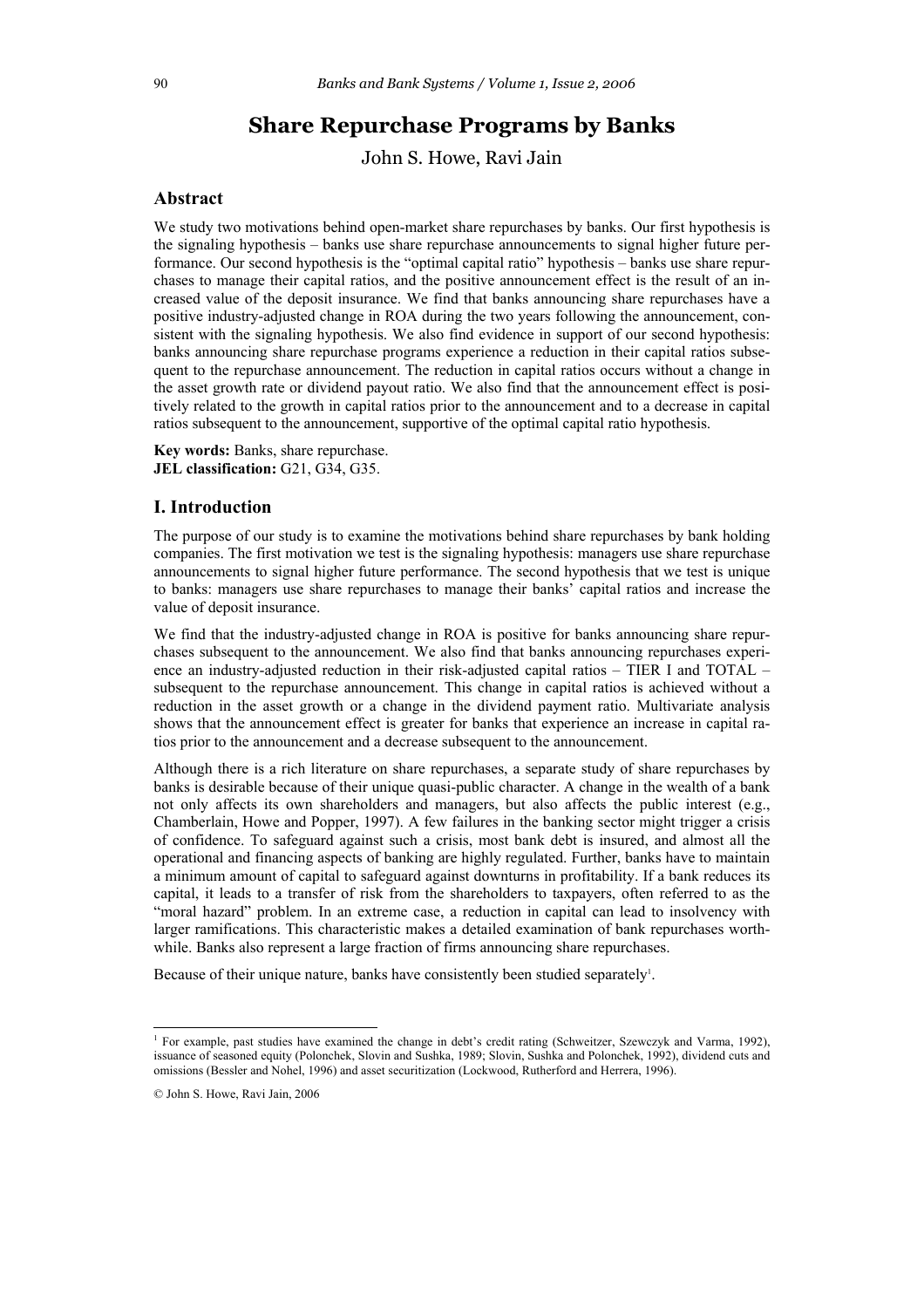The payout policy of banks is highly scrutinized by investors and regulators alike. Share repurchase has become an important component of the payout policy of banks and deserves a closer examination. Thus, our study contributes to two areas of research. First, it enhances our knowledge of share repurchases, and second, it helps us understand the evolving trend in the payout policy of banks.

We examine a sample of 345 share repurchase announcements by banks from 1994 to 1998. We find that the mean (median) three-day cumulative abnormal return (CAR) around the announcement day is 1.67% (1.11%). A positive stock market reaction to a share repurchase announcement by banks is consistent with the existing literature on banks and share repurchase.

We test two possible explanations of this positive announcement effect: first, a signal for a higher future performance; second, an increase in the value of deposit insurance because of a reduction in the capital. We find evidence in support of both explanations. The mean (median) industryadjusted change in ROA of sample banks during the period year  $-1$  to year  $+2$  is 0.10% (0.11%), statistically significant at the one (one) percent level. The industry-adjusted mean (median) change in the risk-adjusted capital ratio TIER I during the same period is -0.38% (-0.19%), statistically significant at the one (five) percent level. The industry-adjusted change in the risk-adjusted capital ratio TOTAL is not statistically significant during this time period. However, over the period year  $-1$  to year  $+1$  the mean (median) change for this ratio is  $-0.32\%$  ( $-0.19\%$ ), statistically significant at the one (one) percent level.

Our interpretation of the results is that banks use share repurchases to manage their capital ratios. A share repurchase is preferable to an increase in dividends because a share repurchase is a flexible and cost efficient method for banks to reduce excess capital. We believe that in the case of banks, the market reacts positively to a share repurchase announcement because share repurchases lead to an increased value of deposit insurance<sup>1</sup>.

# **II. Background**

 $\overline{\phantom{a}}$ 

Share repurchase is becoming an increasingly popular way of paying out cash to the shareholders (Grullon and Michaely, 2004). Studies in this area have documented several motivations for managers to announce a share repurchase program<sup>2</sup>. The diverse reasons given for the use of share repurchases are not the result of a lack of consensus, but a reflection of the flexibility that share repurchases offer to managers. Dittmar (2000) states, "The decision to repurchase stock is therefore affected by the firm's distribution, investment, capital structure, corporate control, and compensation policies".

In this study, we test the signaling explanation for repurchases. We also examine a motivation unique to banks, i.e., managing capital ratios. We analyze the relation between the "moral hazard hypothesis" and share repurchase programs. Most of the liabilities of a bank are in the form of deposits. The FDIC insures bank deposits up to a limit and most of the liabilities of banks are insured. A reduction in capital increases the risk of insolvency and thus increases the value of this insurance. The increase in the value of the insurance is because there is less shareholder capital backing the claims of creditors and creditors will have to rely more on taxpayer funded federal deposit insurance in case of insolvency. Any change in the capital structure of banks which leads to a transfer of risk from shareholders to taxpayers is thus associated with a positive stock reaction.

<sup>&</sup>lt;sup>1</sup>This is consistent with Hirtle (1998) who reports that 25 largest U.S. bank holding companies used share repurchases to reduce their capital in 1997.<br><sup>2</sup> First, firms repurchase shares when the managers believe that the shares are undervalued (Ikenberry, Lakonishok and Ver-

maelen, 1995). Second, firms repurchase shares because they want to signal higher future earnings (Bhattacharya, 19; Vermaelen, 1984; Miller and Rock, 1985; Ofer and Thakor, 1987; Constantinides and Grundy, 1989; Hausch and Seward, 1993). Third, firms repurchase shares to cancel the effect of the issuance of stock options (Fenn and Liang, 2001; Weisbenner, 2000). Fourth, firms use share repurchases to distribute temporary cash surpluses, while using dividend increases to distribute permanent cash flow changes (Jagannathan, Stephens and Weisback, 2000; Guay and Harford, 2000). Fifth, firms are using share repurchases as a substitute for dividends as a mechanism of cash payout (Grullon and Michaely, 2002). Finally, firms repurchase shares to reduce the agency cost arising out of free cash flows (Easterbook, 1984 and Jensen, 1986).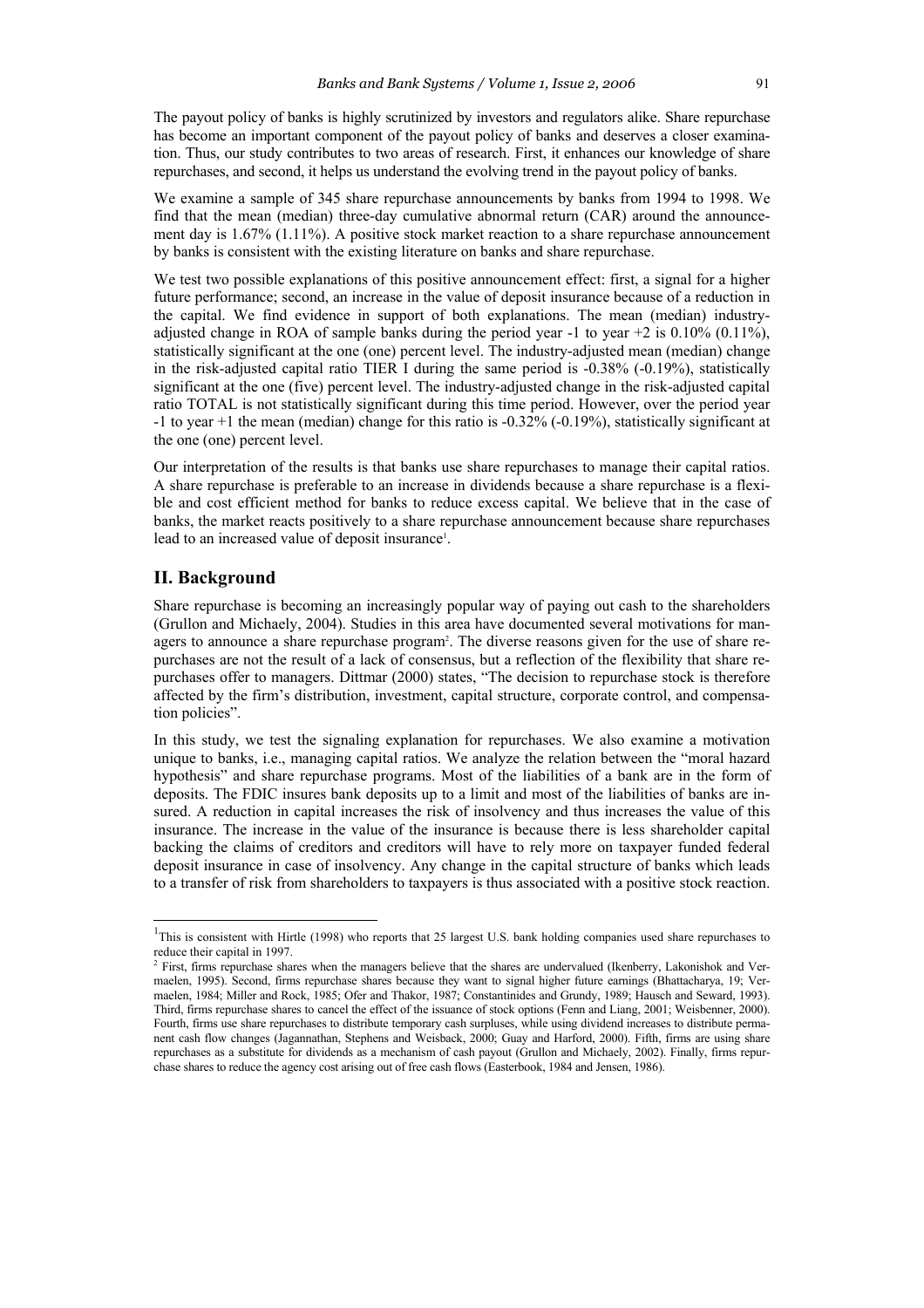Our argument is consistent with the argument in Kane and Susmel (1999) who suggest a relation between share repurchases and an increase in the value of deposit insurance guarantees.

The sample period used in our study represents an important period for banks. Banks have enjoyed high and sustained profitability since the early 1990s and by the mid 1990s most banks had high capital ratios. Berger and Mester (2004) find that technological changes, increased deregulation, and consolidation in banking industry have improved the profit productivity of banks in the last decade<sup>1</sup>. Hirtle (1998) examines the dramatic reduction in capital ratios in 1997 for the 25 largest banks. She suggests that higher capital ratios in the mid 1990s were the result of high rate of bank failures in the late 1980s and early 1990s caused by real estate problems, and high levels of profitability in the 1990s. She suggests that the dramatic reduction in 1997 is the result of higher payouts to shareholders in form of share repurchases. Evidence in our study is consistent with her findings.

# **III. Data and Methods**

### *a. Data*

We use Securities Data Corporation's (SDC) database to collect our sample of open market share repurchase announcements by bank holding companies from 1994 through 1998. We start our sample period from 1994 because COMPUSTAT started reporting the Risk-adjusted capital ratios for banks in 1993. We use data for two years prior and two years after the announcement year to calculate the changes in relevant variables (discussed below). Thus, the overall time period that we use is from 1992 to 2000. The SDC database is a comprehensive database of share repurchase announcements and is often used for studies of share repurchases. The use of bank holding companies as a unit of analysis is also popular and preferred for the purpose of studying banks. Stiroh (2000) provides a detailed discussion on merits of using bank holding companies instead of individual banks.

We match our sample with Compustat database (firms with SIC code 6020) and Center for Research in Securities Prices (CRSP) database. We use the Factiva database to verify the date of each announcement and the size of the announced repurchase. We also consider more than one announcement by a single firm during the sample period. However, we only consider the first announcement in the case of more than one announcement in the same year. The final sample after matching across the databases (SDC, Compustat and CRSP) consists of 345 announcements by 184 bank holding companies.

Table 1

### Year-wise distribution of announcements

This table reports the year-wise distribution of share repurchase announcements.

| Year | No. of firms |
|------|--------------|
| 1994 | 54           |
| 1995 | 66           |
| 1996 | 75           |
| 1997 | 64           |
| 1998 | 86           |

#### *b. Methods*

 $\overline{\phantom{a}}$ 

We conduct three main studies. First, we calculate the announcement effect, i.e., the cumulative abnormal return around the announcement date. Second, we calculate levels and changes in ROA

<sup>&</sup>lt;sup>1</sup>Berger and Mester (2004) provide a useful survey of literature on changes in bank productivity.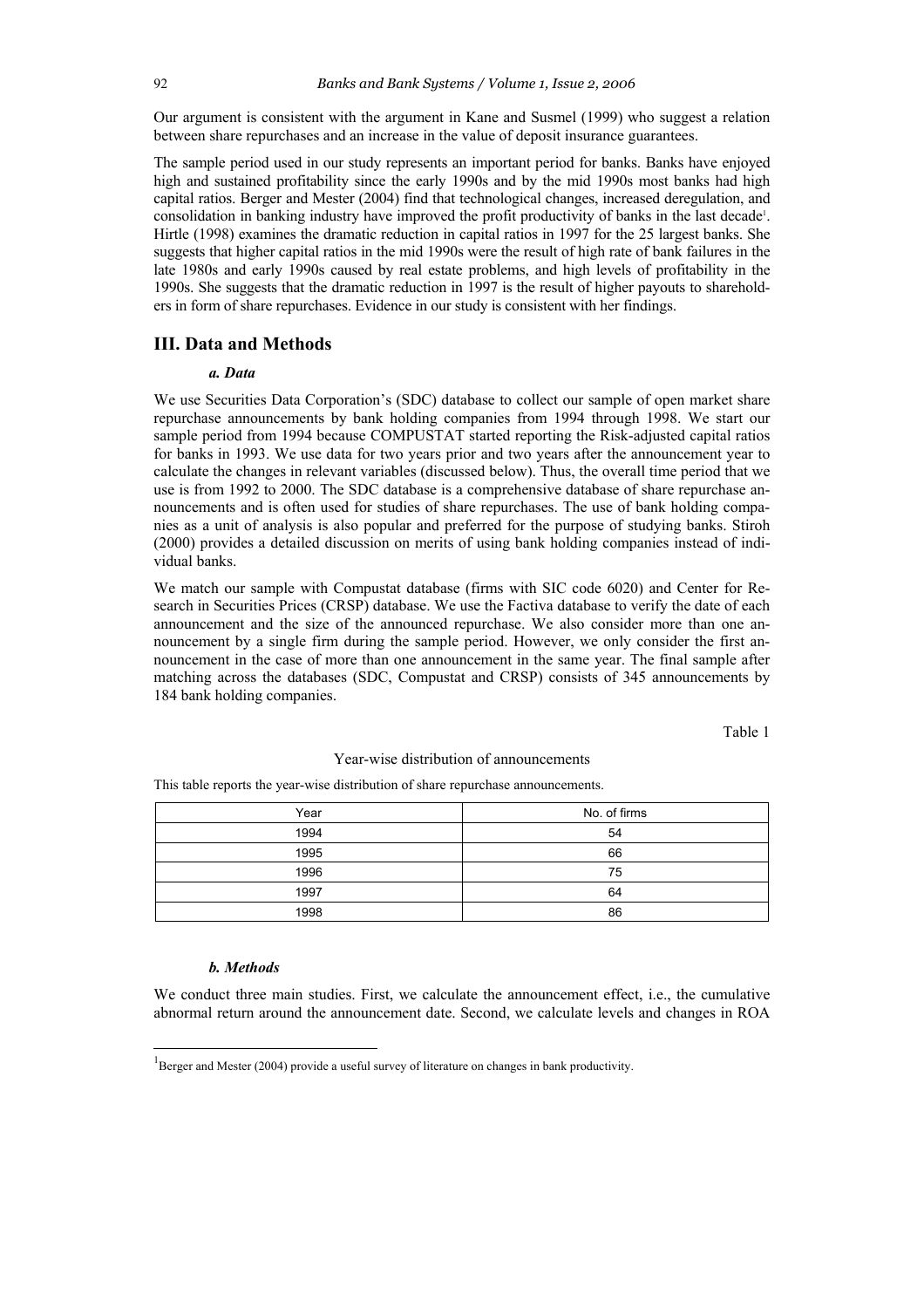(our measure of operating performance). Finally, we calculate levels and changes in both riskadjusted capital ratios TIER I and TOTAL. In addition to these studies we also examine the levels and changes in asset growth and dividend payment ratio. We estimate the levels for each of these variables over a window of five years around the announcement, i.e., two years before and two years after the year of announcement. We calculate time-series changes in these variables, both at the unadjusted and industry-adjusted level. Finally, we do a multivariate analysis to explain the cross-sectional variation in the cumulative abnormal return (CAR).

Table1 reports the year-wise distribution of announcements. Table 2 reports the announcement effect of a share repurchase announcement. We calculate the announcement effect using a 3 day (- 1 to +1) window around the announcement date. We use the standard market model to calculate abnormal returns. Panel A reports the CAR for the full sample of 345 announcements. Panel B reports the distribution of CAR on the basis of the size (percentage of outstanding shares) of the announcement. Panel C reports the distribution of CAR by the number of announcement (first, second, third or later).

Table 3 reports the level and changes in the operating performance of banks in our sample. We use ROA as a measure of operating performance. We adopt the method of Barber and Lyon (1996). We calculate ROA by dividing OPERATING INCOME BEFORE DEPRECIATION (Compustat Item #13) by Book value of assets (ASSETS-TOTAL Compustat Item # 6). We calculate changes both on unadjusted and industry-adjusted basis. We measure industry-adjusted changes as unadjusted changes minus the median change in a control sample consisting of all firms with same 2 digit SIC code and with an average ROA within 90% and 110% of the sample firms average ROA during years -2 to -1.

Table 4 reports the level and changes in RISK-ADJUSTED CAPITAL RATIO – TIER I (Compustat Item No. 337). Table 5 reports the level and changes in RISK-ADJUSTED CAPITAL RATIO – TOTAL (Compustat Item No. 348). Table 6 reports the level and changes in the "Growth rate of assets" (ASSETS – TOTAL, Compustat Item  $\#$  6). The growth rate of assets is the change in the book value of assets (Compustat no. 6) as a percent of book value of total assets in the previous year. Table 7 reports the level and changes in "Dividend payout ratio." Dividend payout ratio is calculated by dividing DIVIDENDS – COMMON (Compustat No. 21) by the IN-COME BEFORE EXTRAORDINARY ITEMS (Compustat No. 18). We report both the unadjusted and industry-adjusted changes in these four tables, i.e., Tables 4 to 7. We calculate adjusted changes as unadjusted changes minus the median change in the control sample.

Table 8 reports the multivariate analysis. We use the abnormal return (3-day CAR) around the announcement date as the dependent variable. The explanatory variables are TIERICAPCHG-2TO0 (the unadjusted change in the RISK-ADJUSTED CAPITAL RATIO – TIER I from year -2 to year 0), TIERICAPCHG-1TO1 (the unadjusted change in the RISK-ADJUSTED CAPITAL RATIO – TIER I from year –1 to year +1), TOTCAPCHG-2TO0 (the unadjusted change in the RISK-ADJUSTED CAPITAL RATIO – TOTAL from year –2 to year 0), TOTCAPCHG–1TO1 (the unadjusted change in the RISK-ADJUSTED CAPITAL RATIO – TOTAL from year -1 to year +1), ROACHG-2TO0 ( the unadjusted change in ROA from year –2 to year 0), ROACHG-1TO1 (the unadjusted change in ROA from year -1 to year +1), MB RATIOS is the market-tobook ratio, PRGNUM is a dummy variable equal to 1 if the number of announcement is third or later, and PSIZE ( the size – percentage of outstanding shares – of the repurchase program). We also include year dummies, but do not report them. To avoid the problem of outliers, we set the upper- and lower-most percentiles for each variable equal to the values at the first and 99th percentiles. The standard errors used in the calculation of significance levels are heteroscedasticity adjusted by using the White (1980) method.

### **IV. Results**

In this section we present results of our study. In the first sub-section, we discuss the announcement effect. In the second sub-section, we discuss the level and changes in operating performance.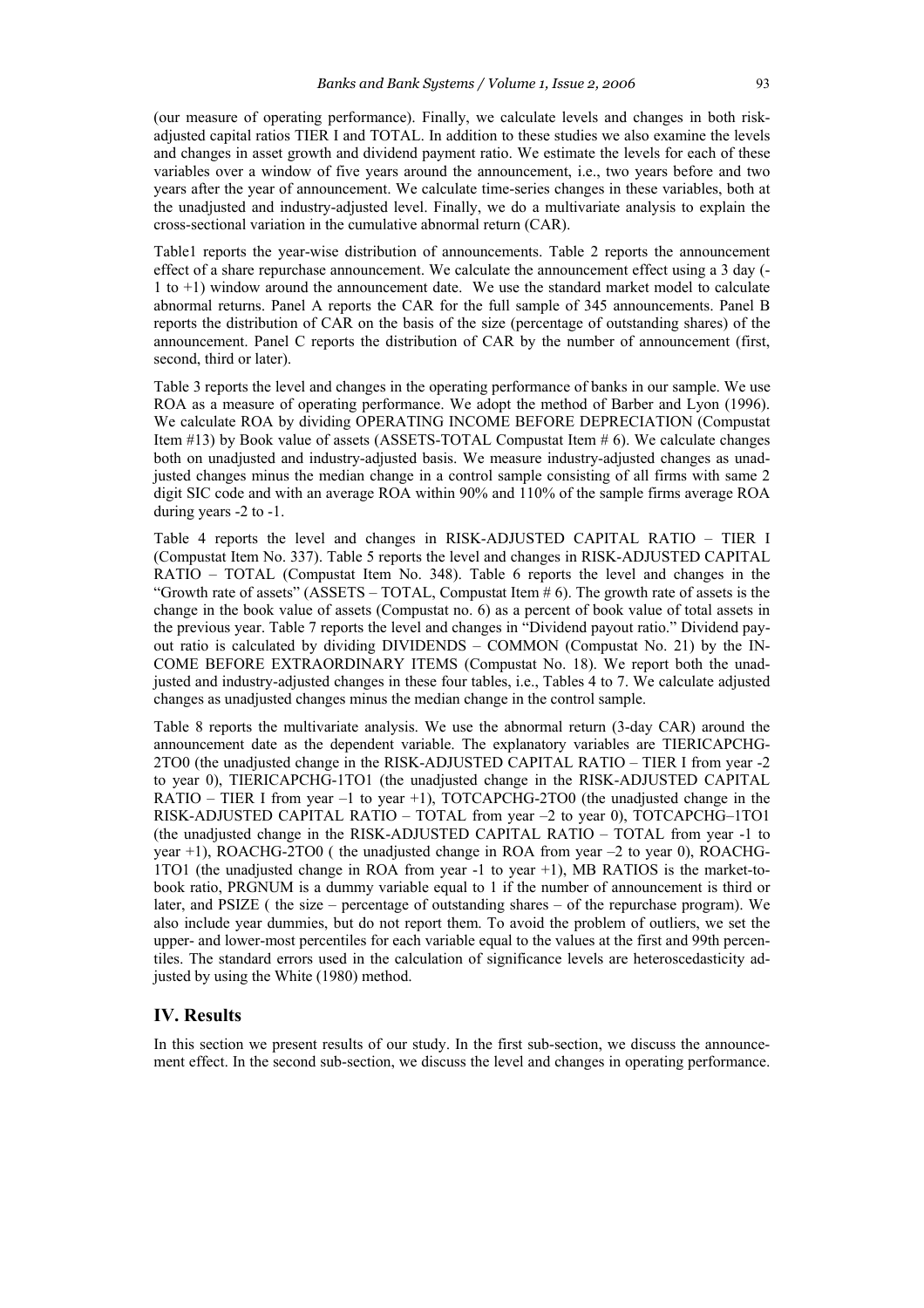Then we discuss level and changes in risk-adjusted capital ratios. Finally, we present the multivariate analysis to explain the cross-sectional variation in the announcement effect.

### *a. Announcement Effect*

Table 1 reports the distribution on the basis of calendar year. The sample announcements are well distributed over the sample period, with a slightly higher number of announcements in 1996 and 1998.

Table 2 reports the three day  $(-1 \text{ to } +1)$  CAR (cumulative abnormal return) around the share repurchase announcements. Panel A reports the announcement effect for the full sample. The mean (median) abnormal return for a three day window is 1.67% (1.11%), statistically significant at the one percent level. The positive market reaction is consistent but lower than the findings of earlier studies of nonfinancial firms<sup>1</sup>.

Panel B reports the distribution on the basis of the size of the repurchase program (percent of outstanding shares). We divide the sample into two parts and predict that firms announcing a larger share repurchase program experience a more positive announcement effect. The mean (median) CAR for the large announcement size sub-sample is 2.05% (1.49%) as compared to 1.29% (0.79%) for the small announcement size sub-sample, both statistically significant at the one percent level. This difference is further supported by the multivariate analysis results reported later in this section.

Panel C reports the abnormal returns for the first, second and third (or later) announcement by the same firm during the sample period. We predict that the market reaction to be more positive for the first announcement as compared to later announcements. We find that the market reaction is lower at  $0.50\%$   $(0.11\%)$  for the third (or later) announcement, and it is also statistically insignificant at traditional levels. Jagannathan and Stephens (2003) also find a weaker stock market reaction for multiple announcements. Our multivariate analysis reported later also supports this finding.

Table 2

Cumulative abnormal return (car) around the announcement of a share repurchase program by banks

This table reports the mean and median Cumulative Abnormal Return (CAR) over -1 to 1 days relative to the announcement of an open market share repurchase by banks during 1994-1998. CRSP value weighted index is used as a benchmark to calculate abnormal returns. Median figures are reported below the mean figures for each variable. Panel A reports the CAR for the full sample of 345 announcements. Panel B reports the distribution of CAR on the basis of the size (percentage of outstanding shares) of the announcement. Panel C reports the distribution of CAR by the number of announcement. The significance levels for means are based on two-tailed t-test and the significance levels for medians are determined using Wilcoxon Signed rank test. \*, \*\* and \*\*\* denote significantly different from zero at 10%, 5% and 1%.

| Panel A – Full Sample |  |
|-----------------------|--|
|-----------------------|--|

|             | No. of firms |               | CAR (%)<br>$-1$ to $+1$ |
|-------------|--------------|---------------|-------------------------|
| Full Sample | 345          | Mean $(\%)$   | $1.67***$               |
|             |              | Median $(\%)$ | $1.11***$               |

|       | No. of firms |             | CAR (%)<br>$-1$ to $+1$ |
|-------|--------------|-------------|-------------------------|
| Small | 172          | Mean $(\%)$ | $1.29***$               |
|       |              | Median (%)  | $0.79***$               |
| Large | 173          | Mean (%)    | $2.05***$               |

Median  $(\%)$  1.49\*\*\*

|  | Panel $B$ – On the basis of size (percentage) of the repurchase program |  |
|--|-------------------------------------------------------------------------|--|
|  |                                                                         |  |

 $\overline{\phantom{a}}$ 

<sup>&</sup>lt;sup>1</sup> For example, Grullon and Michaely (2004) and Ikenberry, Lakonishok and Vermaelen (1995).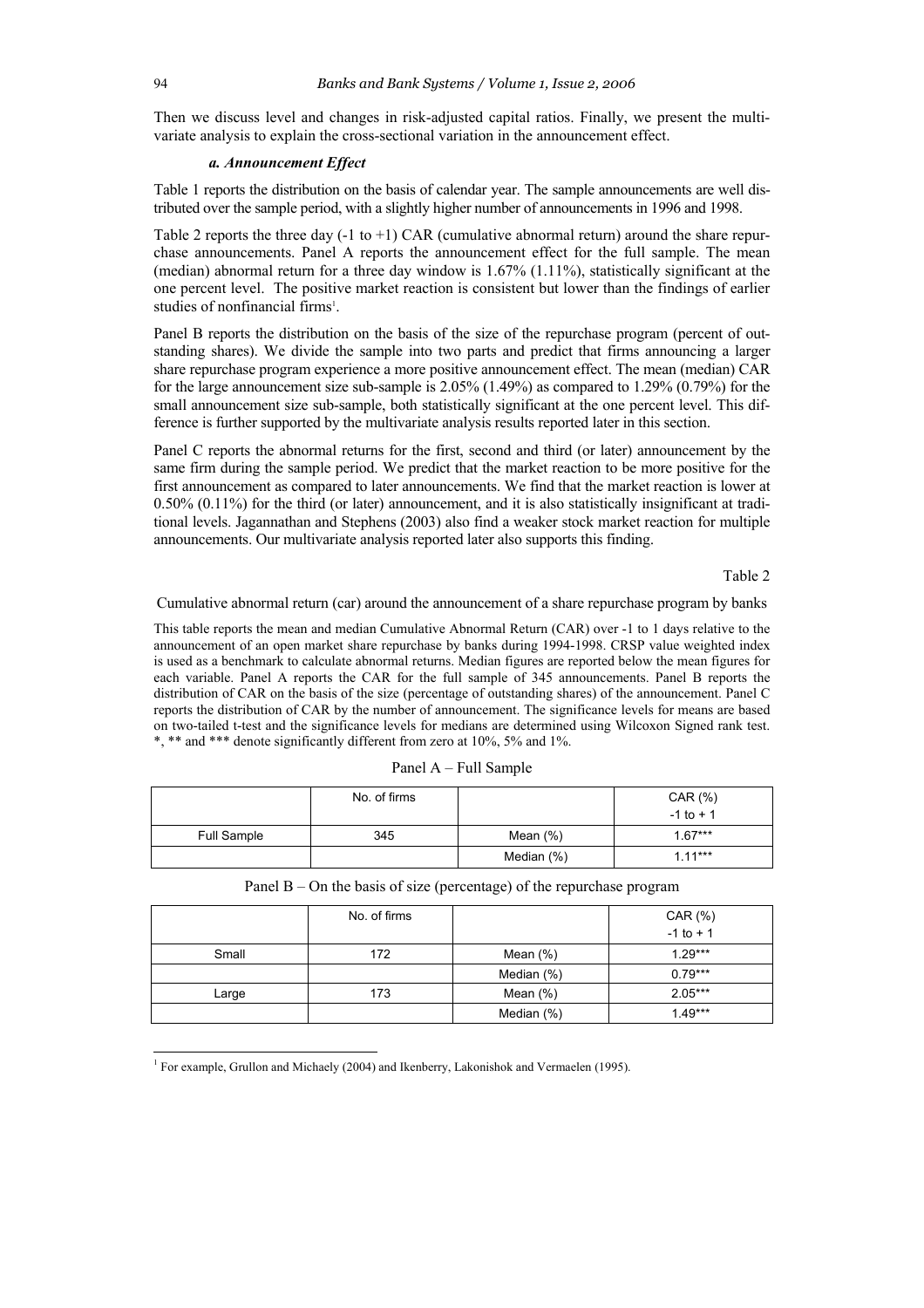|                | No. of firms |             | CAR (%)      |
|----------------|--------------|-------------|--------------|
|                |              |             | $-1$ to $+1$ |
| First          | 184          | Mean $(\%)$ | $1.86***$    |
|                |              | Median (%)  | $1.40***$    |
| Second         | 92           | Mean $(\%)$ | $2.15***$    |
|                |              | Median (%)  | $1.06***$    |
| Third or later | 69           | Mean $(\%)$ | 0.50         |
|                |              | Median (%)  | 0.11         |

Panel  $C$  – On the basis of the announcement number

### *b. Operating Performance*

Table 3 reports the level and changes in operating performance (as measured by ROA) for our sample banks. Panel A reports the level of ROA over the five year period  $(-2 \text{ to } +2)$  around the announcement. Panel B reports unadjusted and industry-adjusted changes in ROA. The signaling hypothesis predicts that the performance should improve after the repurchase announcement. There is conflicting evidence in the share repurchase literature: Grullon and Michaely (2004) find no improvement in operating performance in post-announcement years, but Lie (2005) using quarterly data finds an improvement in operating performance subsequent to the announcement.

Table 3

#### Levels and changes in operating performance

This table reports the level and changes in the operating performance measure of sample banks. Panel A reports the level of Return On Assets (ROA) ratio. ROA is obtained by dividing 'operating income before depreciation' (Compustat Item No. 13) by 'total assets' (Compustat Item No. 6). Year 0 represents the year in which the firms announce the repurchase program. Panel B reports the changes in ROA on both unadjusted and adjusted basis. Adjusted changes are defined as unadjusted change minus change in the median value of firms matched on the basis of 2-digit SIC code and prior performance. The significance levels for means are based on two-tailed t-test and the significance levels for medians are determined using Wilcoxon Signed rank test. \*, \*\* and \*\*\* denote significantly different from zero at 10%, 5% and 1%.

|               | Year -2   | Year-1    | Year 0    | Year +1   | Year +2   |
|---------------|-----------|-----------|-----------|-----------|-----------|
| Sample        |           |           |           |           |           |
| N             | 322       | 340       | 323       | 295       | 256       |
| Mean $(\%)$   | $2.86***$ | $2.90***$ | $2.91***$ | $2.89***$ | $2.90***$ |
| Median $(\%)$ | $2.88***$ | $2.89***$ | $2.90***$ | $2.88***$ | $2.89***$ |

| Panel B – Changes in operating performance |                                        |              |              |           |              |              |  |  |
|--------------------------------------------|----------------------------------------|--------------|--------------|-----------|--------------|--------------|--|--|
|                                            | Unadjusted changes<br>Adjusted changes |              |              |           |              |              |  |  |
|                                            | $-2$ to 0                              | $-1$ to $+1$ | $-1$ to $+2$ | $-2$ to 0 | $-1$ to $+1$ | $-1$ to $+2$ |  |  |
| Sample                                     |                                        |              |              |           |              |              |  |  |
| N                                          | 305                                    | 295          | 256          | 305       | 295          | 256          |  |  |
| Mean $(\%)$                                | $0.06**$                               | $-0.01$      | $-0.01$      | $0.07**$  | $0.06**$     | $0.10***$    |  |  |
| Median $(\%)$                              | 0.00                                   | $-0.02$      | $-0.03$      | $0.04**$  | $0.04***$    | $0.11***$    |  |  |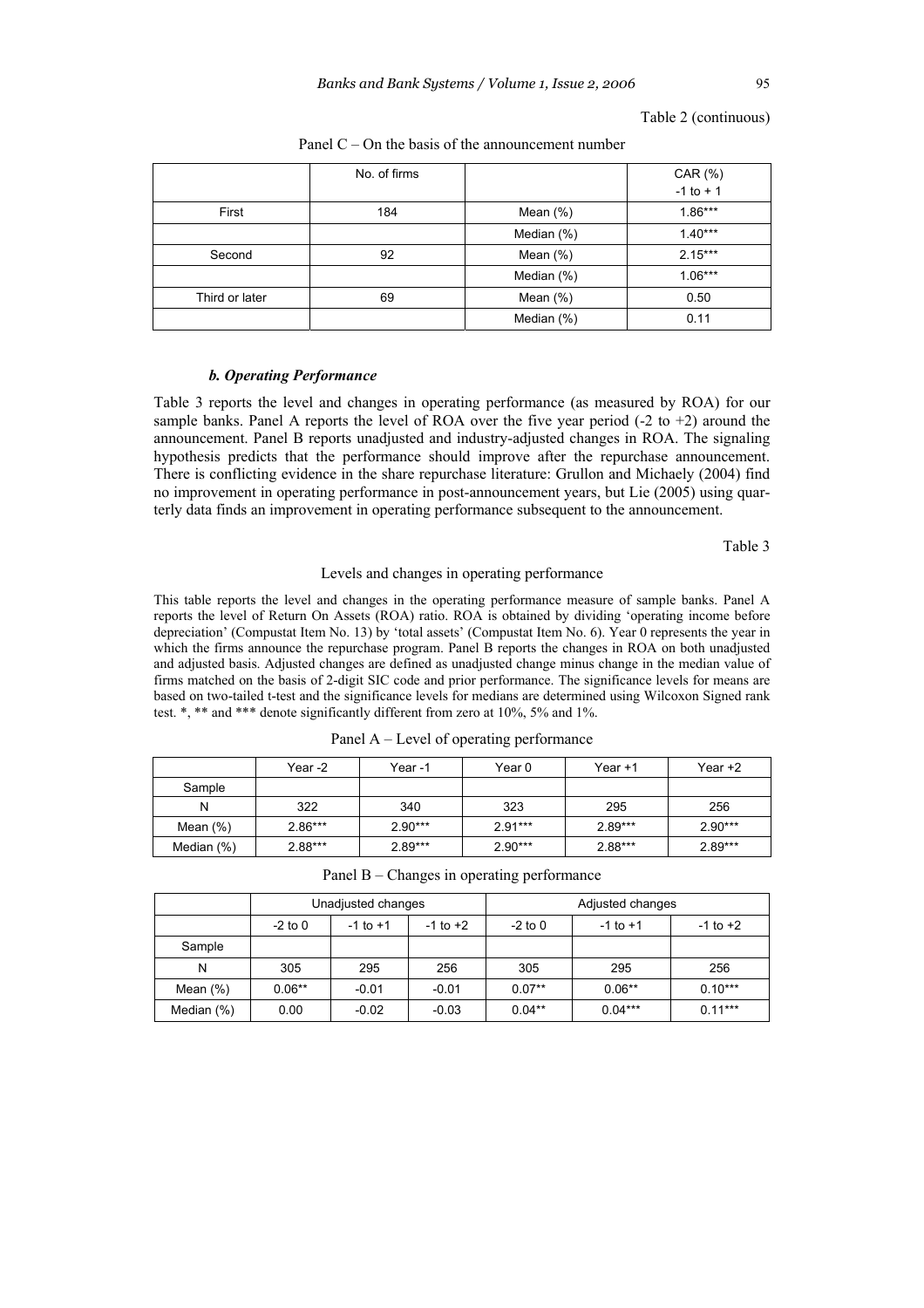Panel A reports the level of operating performance (measured by ROA) for the five year window. We do not observe any monotonic increase or decline in ROA over the five years. The mean (median) ROA at the end of year -2 and year +2 is  $2.86\%$  (2.88%) and  $2.90\%$  (2.89%), respectively.

Panel B reports the unadjusted and adjusted changes. The mean (median) unadjusted changes in the level of ROA are  $0.06\%$  (0.00%) from year -2 to year 0, -0.01% (-0.02%) from year -1 to year  $+1$ ,  $-0.01\%$  ( $-0.03\%$ ) from year  $-1$  to year  $+2$ . Only the mean change from year  $-2$  to year 0 is significant at conventional levels.

We also report the industry-adjusted changes. The mean (median) industry-adjusted changes in the level of ROA are 0.07% (0.04%) from year- 2 to year 0, 0.06% (0.04%) from year -1 to year +1, and 0.10% (0.11%) from year -1 to year 2. All the adjusted changes are significant at conventional levels.

Although the unadjusted changes are not significant, the fact that industry-adjusted changes are significant suggests that banks do perform better in the post-announcement period. However, results of multivariate analysis reported later do not indicate any relation between the announcement returns and changes in operating performance.

# *c. Risk-adjusted Capital Ratios*

Tables 4 and 5 report the level and changes in risk-adjusted capital ratios TIER I and TOTAL. We study these ratios to test our hypothesis that banks use share repurchases to manage their capital ratios and that the positive announcement effect is the result of an increase in value of the deposit insurance. We predict that banks announcing share repurchases will experience a negative change in capital ratios.

Table 4

### Level and changes in risk adjusted capital ratio – Tier 1

This table reports the level and changes in the RISK ADJUSTED CAPITAL RATIO – TIER I (Compustat Item No. 337) of sample banks. Year 0 represents the year in which the firms announce the repurchase program. Panel A reports the level and Panel B reports the changes on both unadjusted and adjusted basis. Adjusted changes are defined as unadjusted change minus change in the median value of firms matched on the basis of 2-digit SIC code and prior performance. The significance levels for means are based on twotailed t-test and the significance levels for medians are determined using Wilcoxon Signed rank test. \*, \*\* and \*\*\* denote significantly different from zero at 10%, 5% and 1%.

|             | Year -2    | Year-1     | Year 0     | Year +1    | Year $+2$  |
|-------------|------------|------------|------------|------------|------------|
| Sample      |            |            |            |            |            |
| N           | 278        | 335        | 320        | 290        | 255        |
| Mean $(\%)$ | $12.38***$ | $12.33***$ | $12.14***$ | $11.72***$ | 11.65***   |
| Median (%)  | $1171***$  | $11.80***$ | $11.64***$ | $11.31***$ | $11.30***$ |

Panel A – Level of Capital Ratio – Tier 1

| Panel B – Changes in Capital Ratio – Tier 1 |  |  |  |
|---------------------------------------------|--|--|--|
|                                             |  |  |  |

|               | Unadjusted changes |              |              | Adjusted changes |              |              |
|---------------|--------------------|--------------|--------------|------------------|--------------|--------------|
|               | $-2$ to 0          | $-1$ to $+1$ | $-1$ to $+2$ | $-2$ to 0        | $-1$ to $+1$ | $-1$ to $+2$ |
| Sample        |                    |              |              |                  |              |              |
| N             | 260                | 285          | 250          | 260              | 285          | 250          |
| Mean $(\%)$   | $-0.37***$         | $-0.84***$   | $-1.06***$   | $-0.14$          | $-0.45***$   | $-0.38***$   |
| Median $(\%)$ | $-0.45***$         | $-0.67***$   | $-0.81***$   | $-0.26*$         | $-0.34***$   | $-0.19**$    |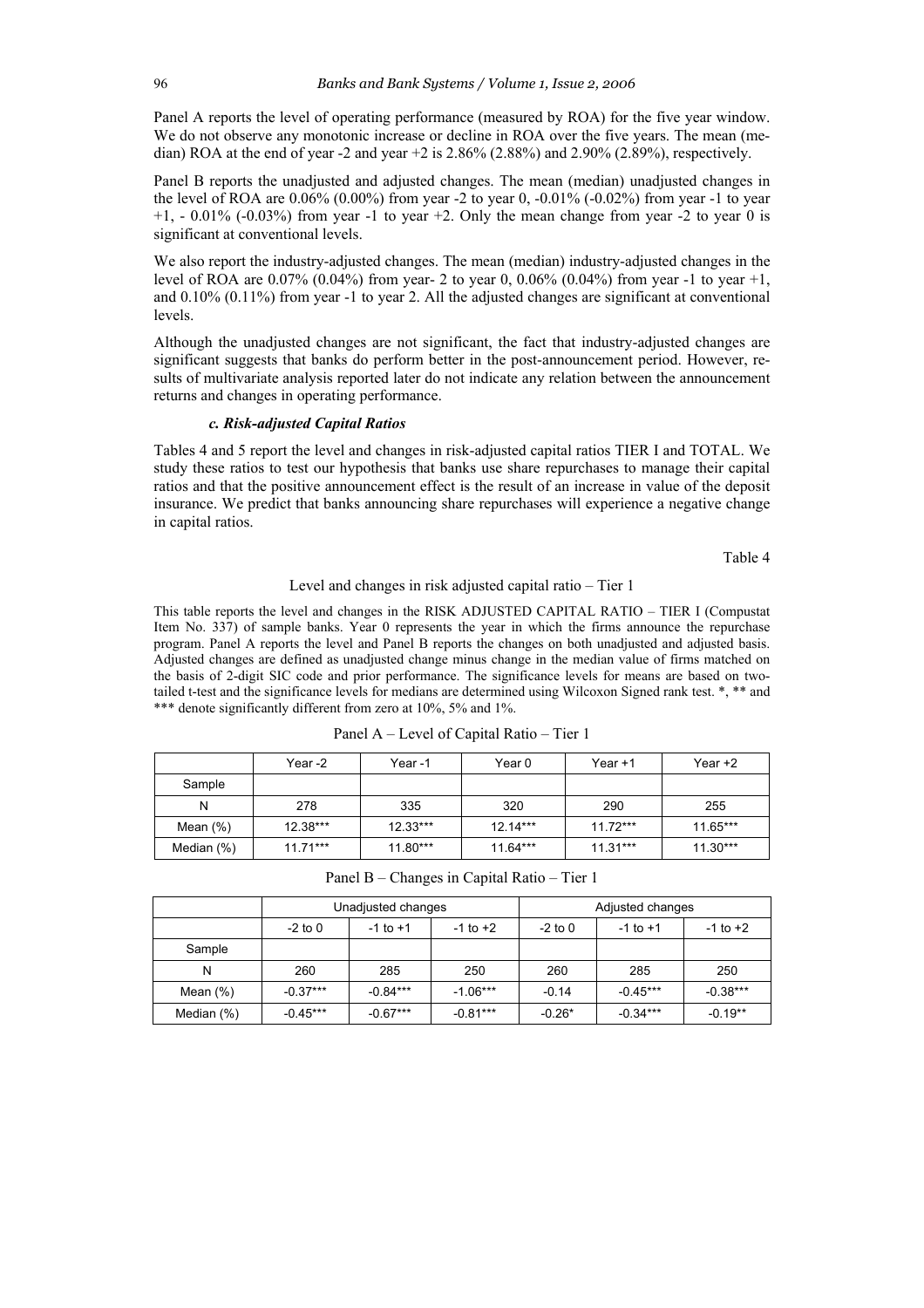Panel A of Table 4 reports the level of TIER I capital ratio. The risk-adjusted capital ratio TIER I is 12.38% (11.71%) at year -2 and 11.65% (11.30%) at the end of year  $+2$ .

Panel B of Table 4 reports changes in the TIER I ratio. The mean (median) unadjusted changes in TIER I risk-adjusted capital ratio are -0.37% (-0.45%) from year -2 to year 0, -0.84% (-0.67%) from year -1 to year +1, and -1.06% (- 0.81%) from year -1 to year +2. All unadjusted changes are significant at the one percent level.

The mean (median) adjusted changes in risk-adjusted capital ratio TIER I are -0.14% (-0.26%) from year -2 to year 0,  $-0.45\%$  ( $-0.34\%$ ) from year -1 to year +1, and  $-0.38\%$  ( $-0.19\%$ ) from year -1 to year +2. The change from year -2 to year 0 is not significant. However, the other two changes, i.e., from year -1 to year +1 and from year -1 to year +2 are statistically significant.

We observe a similar pattern in the level and changes of the risk-adjusted capital ratio TOTAL. Panel A of Table 5 reports the level of this ratio over the five years. The risk-adjusted capital ratio TOTAL is 14.71% (13.67%) at year -2 and 13.64% (12.95%) at the end of year +2.

Table 5

#### Level and changes in risk adjusted capital ratio – Total

This table reports the level and changes in the RISK ADJUSTED CAPITAL RATIO – TOTAL (Compustat Item No. 348) of sample banks. Year 0 represents the year in which the firms announce the repurchase program. Panel A reports the level and Panel B reports the changes on both unadjusted and adjusted basis. Adjusted changes are defined as unadjusted change minus change in the median value of firms matched on the basis of 2-digit SIC code and prior performance. The significance levels for means are based on twotailed t-test and the significance levels for medians are determined using Wilcoxon Signed rank test. \*, \*\* and \*\*\* denote significantly different from zero at 10%, 5% and 1%.

|               | Year -2    | Year-1     | Year 0     | Year +1    | Year $+2$  |
|---------------|------------|------------|------------|------------|------------|
| Sample        |            |            |            |            |            |
| N             | 282        | 338        | 321        | 290        | 255        |
| Mean $(\%)$   | $14.71***$ | $14.57***$ | $14.31***$ | 13.81***   | 13.64***   |
| Median $(\%)$ | $13.67***$ | $13.74***$ | 13.46***   | $13.00***$ | $12.95***$ |

Panel A – Level of Capital Ratio – Total

|               | Unadjusted changes |              |              | Adjusted changes |              |              |
|---------------|--------------------|--------------|--------------|------------------|--------------|--------------|
|               | $-2$ to 0          | $-1$ to $+1$ | $-1$ to $+2$ | $-2$ to 0        | $-1$ to $+1$ | $-1$ to $+2$ |
| Sample        |                    |              |              |                  |              |              |
| N             | 265                | 288          | 253          | 265              | 288          | 253          |
| Mean $(\%)$   | $-0.54***$         | $-0.94***$   | $-1.23***$   | $-0.14$          | $-0.32***$   | $-0.19$      |
| Median $(\%)$ | $-0.52***$         | $-0.74***$   | $-1.10***$   | $-0.16*$         | $-0.19***$   | $-0.17$      |

Panel B – Changes in Capital Ratio – Total

Panel B of Table 5 reports the adjusted changes. The mean (median) unadjusted changes in TO-TAL are  $-0.54\%$  ( $-0.52\%$ ) from year  $-2$  to year 0,  $-0.94\%$  ( $-0.74\%$ ) from year  $-1$  to year  $+1$ , and -1.23% (-1.10%) from year -1 to year +2. All means (medians) of unadjusted changes are statistically significant at the one percent level.

The mean (median) adjusted changes in the risk-adjusted capital ratio TOTAL are -0.14% (-0.16%) from year -2 to year 0, -0.32% (-0.19%) from year -1 to year 0, and -0.19% (-0.17%) from year -1 to year  $+2$ . The changes from year -2 to 0 and from year  $-1$  to  $+2$  are not statistically significant.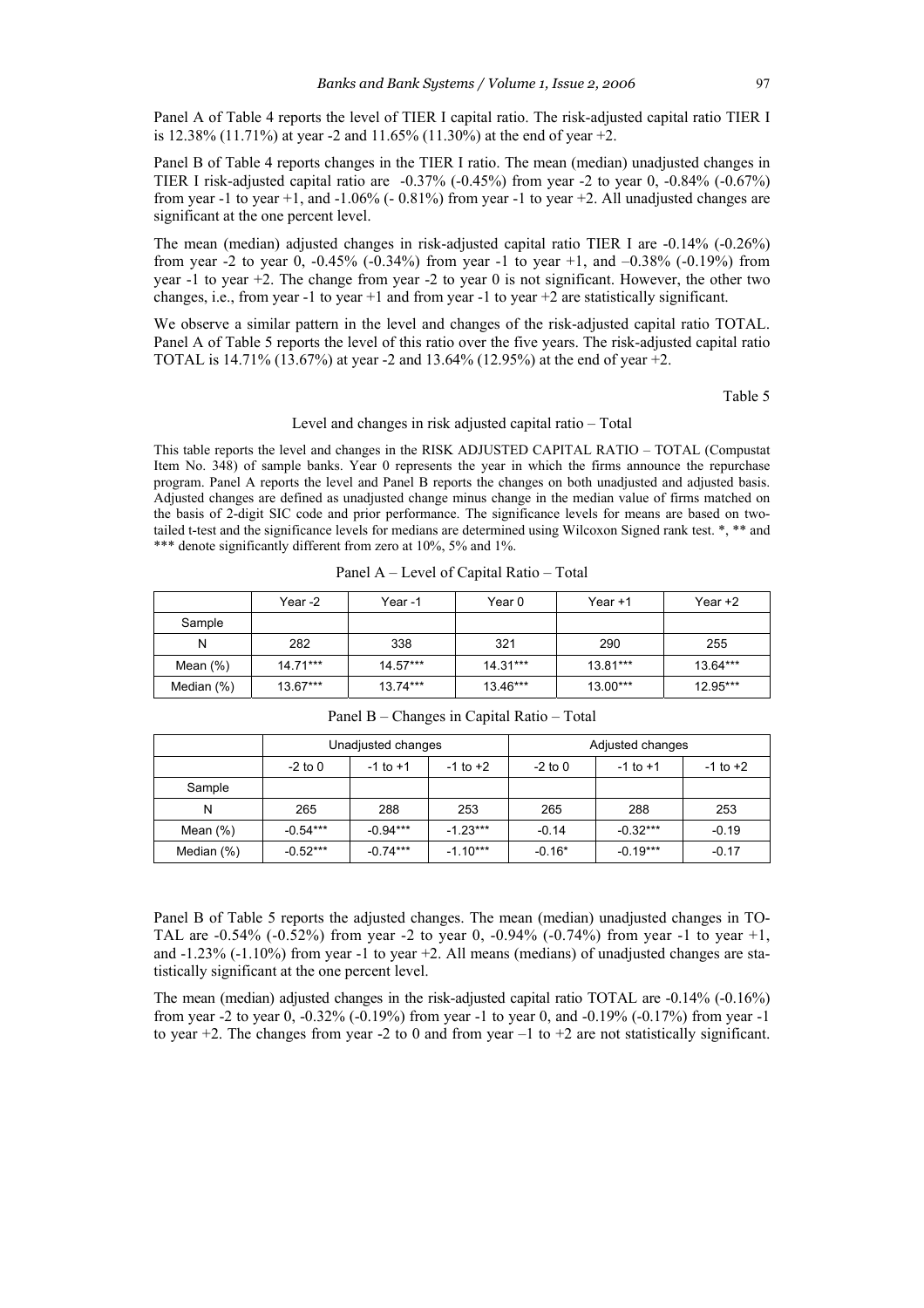However the mean (median) of adjusted changes from the year  $-1$  to  $+1$  is statistically significant at the one percent level.

These results suggest that in the post-announcement period, banks in our sample experience a reduction in their capital ratios. The reduction is more evident in the TIER I ratio. While the reduction in capital ratios is evident, it may be a result of a reduction in capital or a faster growth in assets. Capital itself can be reduced by higher payouts through dividends or share repurchases. Thus, we need to examine asset growth and dividend payout ratio before concluding that share repurchases are responsible for capital reduction.

Table 6 reports the level and changes in the asset growth. If the capital reduction is because of a change in the asset growth, we expect to find an increase in asset growth rate. Panel A reports the level of asset growth rate over the five years and Panel B reports changes in asset growth rate. We report both unadjusted and adjusted changes in the asset growth rate. The growth rate is 12.01% (7.98%) at the end of year -2 and 15.40% (8.94%) at the end of year +2. None of the unadjusted or adjusted changes is statistically significant at the five percent level. Banks do not experience a change in the asset growth rate in the post-announcement years.

Table 6

### Level and changes in asset growth rate

This table reports the level and changes in the asset growth rate of sample banks. Asset growth rate is the change in the ASSET – TOTAL (Compustat no. 6) as a percent of book value of total assets in the previous year. Panel A reports the level of assets growth rate. Year 0 represents the year in which the firms announce the repurchase program. Panel B reports the changes on both unadjusted and adjusted basis. Adjusted changes are defined as unadjusted change minus change in the median value of firms matched on the basis of 2-digit SIC code and prior performance. The significance levels for means are based on two-tailed t-test and the significance levels for medians are determined using Wilcoxon Signed rank test. \*, \*\* and \*\*\* denote significantly different from zero at 10%, 5% and 1%.

Panel A – Level of Asset Growth Rate

|               | Year -2    | Year -1   | Year 0    | Year +1   | Year +2    |
|---------------|------------|-----------|-----------|-----------|------------|
| Sample        |            |           |           |           |            |
| N             | 309        | 330       | 324       | 295       | 256        |
| Mean $(\%)$   | $12.01***$ | 14.92***  | 15.06***  | 14.86***  | $15.40***$ |
| Median $(\%)$ | $7.98***$  | $8.95***$ | $8.91***$ | $8.67***$ | $8.94***$  |

|               | Unadjusted changes |              |              | Adjusted changes |              |              |
|---------------|--------------------|--------------|--------------|------------------|--------------|--------------|
|               | $-2$ to 0          | $-1$ to $+1$ | $-1$ to $+2$ | $-2$ to 0        | $-1$ to $+1$ | $-1$ to $+2$ |
| Sample        |                    |              |              |                  |              |              |
| N             | 293                | 285          | 247          | 292              | 285          | 246          |
| Mean $(\%)$   | 3.07               | $-0.14$      | 1.31         | 3.11             | $-0.01$      | 1.55         |
| Median $(\%)$ | $1.58*$            | $-0.49$      | $-0.33$      | $1.46*$          | $-0.67$      | $-0.73$      |

Panel B – Changes in Asset Growth Rate

Table 7 reports the level and changes in the payout ratio. If banks are using dividends to reduce capital then we should find an increase in the payout ratio. Panel A reports the level of dividend payout ratio over the five years and Panel B reports changes in dividend payout ratio. The payout ratio was 32.59% (32.18%) at the end of year -2, at the end of year +2 the payout ratio was 33.58% (38.63%). None of the mean or median values of adjusted changes is significant, only median values of unadjusted changes are significant. Banks do not experience a change in the dividend payout ratio.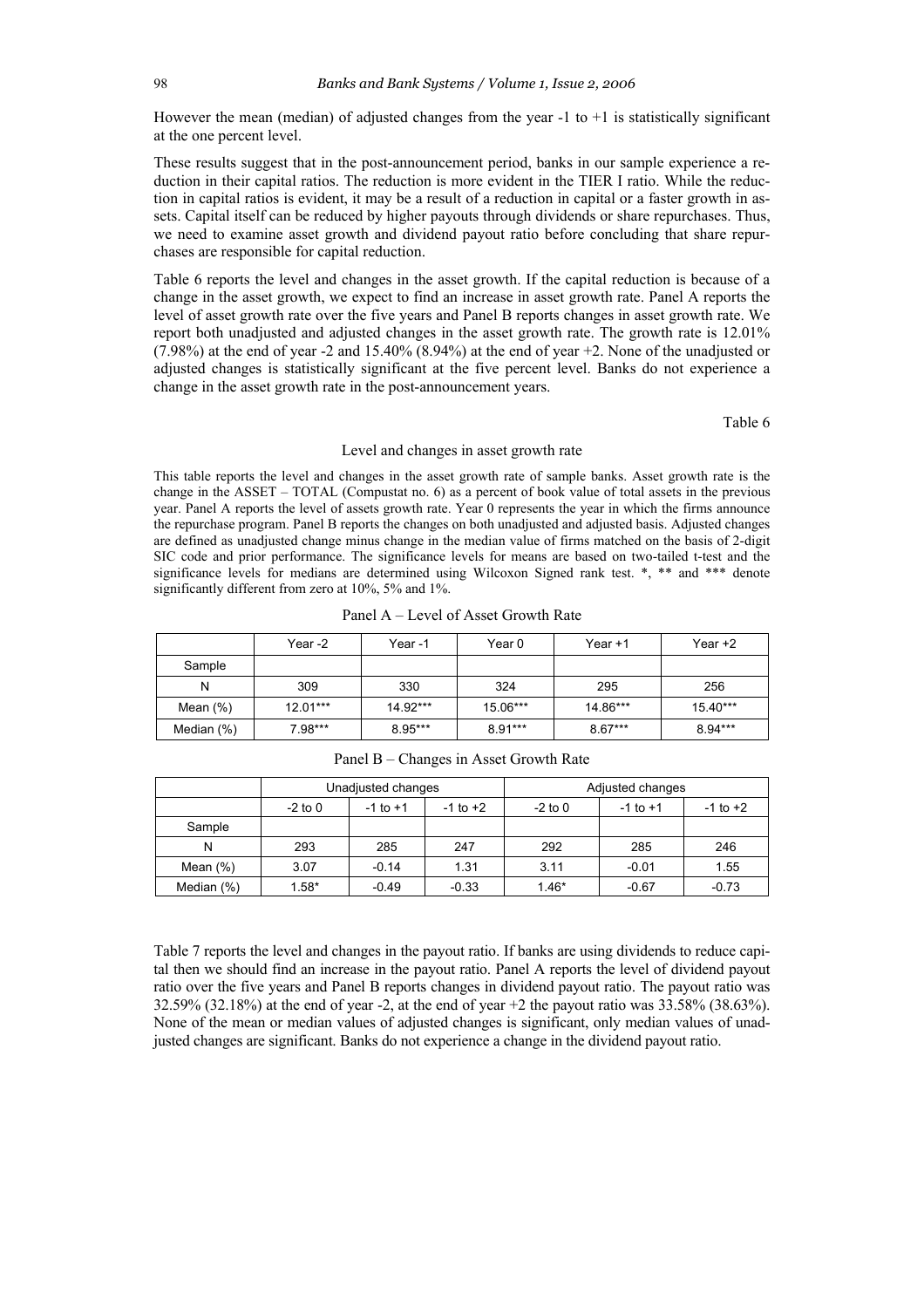### Table 7

#### Level and changes in payout ratio

This table reports the level and changes in the payout ratio of sample banks. Payout ratio is calculated by dividing DIVIDENDS - COMMON (Compustat No. 21) by the INCOME BEFORE EXTRAORDINARY ITEMS (Compustat No. 18). Year 0 represents the year in which the firms announce the repurchase program. Panel A reports the absolute level and Panel B reports the changes in payout ratio on both unadjusted and adjusted basis. Adjusted changes are defined as unadjusted change minus change in the median value of firms matched on the basis of 2-digit SIC code and prior performance. The significance levels for means are based on two-tailed t-test and the significance levels for medians are determined using two-tailed Wilcoxon Signed rank test. \*, \*\* and \*\*\* denote significantly different from zero at 10%, 5% and 1%.

|             | Year -2    | Year -1    | Year 0   | Year $+1$ | Year +2  |
|-------------|------------|------------|----------|-----------|----------|
| Sample      |            |            |          |           |          |
| N           | 321        | 339        | 321      | 293       | 256      |
| Mean $(\%)$ | $32.59***$ | 34.13***   | 34.98*** | 33.15***  | 33.58*** |
| Median (%)  | $32.18***$ | $33.31***$ | 35.41*** | 36.80***  | 38.63*** |

|               | Unadjusted changes |              |              | Adjusted changes |              |              |
|---------------|--------------------|--------------|--------------|------------------|--------------|--------------|
|               | $-2$ to 0          | $-1$ to $+1$ | $-1$ to $+2$ | $-2$ to 0        | $-1$ to $+1$ | $-1$ to $+2$ |
| Sample        |                    |              |              |                  |              |              |
| N             | 303                | 293          | 255          | 303              | 293          | 255          |
| Mean $(\%)$   | 2.42               | $-0.55$      | $-0.07$      | $-1.18$          | $-4.14$      | $-5.32$      |
| Median $(\%)$ | $3.01***$          | $2.88***$    | $4.18***$    | $-0.80$          | $-0.70$      | $-1,24$      |

| Panel B – Changes in Payout Ratio |  |
|-----------------------------------|--|
|-----------------------------------|--|

The results in this section clearly suggest the use of share repurchases by banks to reduce their capital. The results also reflect their preference towards share repurchases rather than higher dividends to manage their capital.

### *d. Multivariate Analysis*

Our final analysis is a multivariate analysis to examine the cross-sectional variation in abnormal returns around the announcement period. We use CAR (the three day cumulative abnormal return around the announcement date) as the dependent variable. Consistent with our two main hypotheses we select changes in capital ratios and changes in operating performance values to be explanatory variables. We also control for the MB ratio, the announcement number (first, second, third or later), and the size of the announced repurchase.

The explanatory variables are TIERICAPCHG-2TO0 (the unadjusted change in the RISK-ADJUSTED CAPITAL RATIO – TIER I from year -2 to year 0), TIERICAPCHG-1TO1 (the unadjusted change in the RISK-ADJUSTED CAPITAL RATIO – TIER I from year -1 to year +1), TOT-CAPCHG-2TO0 (the unadjusted change in the RISK-ADJUSTED CAPITAL RATIO – TOTAL from year -2 to year 0), TOTCAPCHG–1TO1 (the unadjusted change in the RISK-ADJUSTED CAPITAL RATIO – TOTAL from year -1 to year +1), ROACHG–2TO0 (the unadjusted change in ROA from year -2 to year 0), ROACHG–1TO1 (the unadjusted change in ROA from year -1 to year +1), MB RATIOS is the market-to-book ratio, PRGNUM is a dummy variable equal to 1 if the number of announcement is third or later, and PSIZE (the size of the repurchase program – percentage of outstanding shares). We also include year dummies, but do not report them.

We predict that CAR will be positively related to an increase in pre-announcement capital ratios and negatively related to an increase in post-announcement capital ratios. Similarly, we predict that CAR would be higher for a positive change in the operating performance. We expect a nega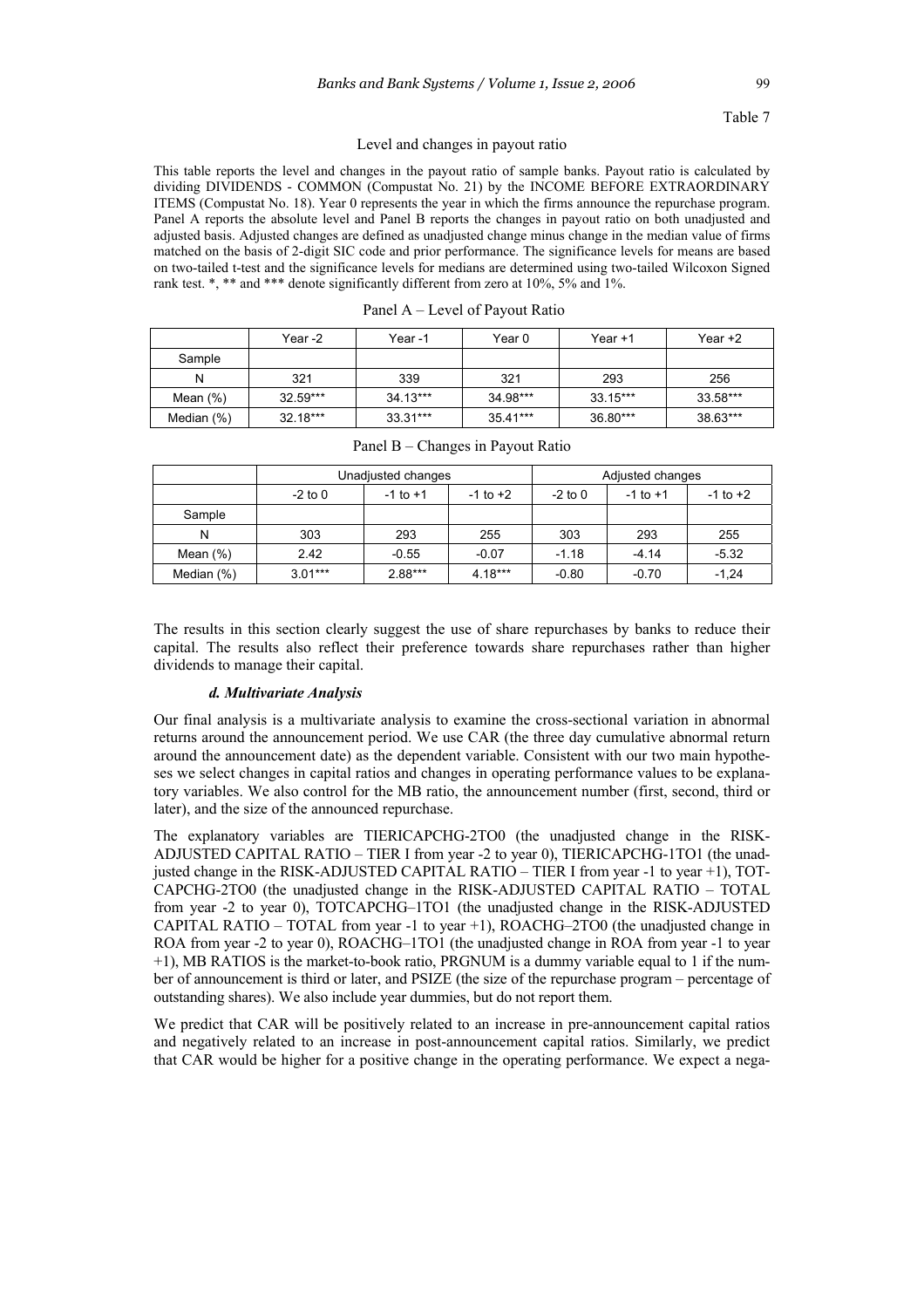tive relation between CAR and the announcement number and a positive relation between CAR and the announcement size.

Table 8

#### Multivariate analysis

This table gives the result of multivariate analysis. The dependent variable is CAR (cumulative abnormal returns for a 3 day window around a repurchase announcement). The explanatory variables are TIERICAPCHG-2TO0 (the unadjusted change in the RISK-ADJUSTED CAPITAL RATIO – TIER I from year –2 to year 0), TIERICAPCHG-1TO1 (the unadjusted change in the RISK-ADJUSTED CAPITAL RATIO – TIER I from year –1 to year +1), TOTCAPCHG-2TO0 (the unadjusted change in the RISK-ADJUSTED CAPITAL RATIO – TOTAL from year –2 to year 0), TOTCAPCHG–1TO1 (the unadjusted change in the RISK-ADJUSTED CAPITAL RATIO – TOTAL from year –1 to year +1), ROACHG–2TO0 ( the unadjusted change in ROA from year –2 to year 0), ROACHG–1TO1 (the unadjusted change in ROA from year –1 to year +1), MB RATIOS is the market-to-book ratio, PRGNUM is a dummy variable equal to 1 if the number of announcement is third or later), and PSIZE ( the size – percentage of outstanding shares – of the repurchase program). The upper- and lower-most percentiles for each variable are set to equal the values at the first and 99th percentiles. The standard errors used to calculate the p-values have been adjusted for heteroskedasticity using White's (1980) procedure. \*, \*\* and \*\*\* denote significantly different from zero at 10%, 5% and 1%.

| Variable            | Coefficients | Coefficients |
|---------------------|--------------|--------------|
|                     | (p-values)   | (p-values)   |
| <b>INTERCEPT</b>    | 0.0088       | 0.0093       |
|                     | (0.5622)     | (0.5465)     |
| TIERICAPCHG-2TO0    | $0.0040**$   |              |
|                     | (0.0212)     |              |
| TIER1CAPCHG-1TO1    | $-0.0041*$   |              |
|                     | (0.0837)     |              |
| TOTCAPCHG-2TO0      |              | $0.0037**$   |
|                     |              | (0.0342)     |
| TOTCAPCHG-1TO1      |              | $-0.0026$    |
|                     |              | (0.2943)     |
| ROACHG-2TO0         | $-0.0047$    | $-0.0045$    |
|                     | (0.5266)     | (0.5412)     |
| ROACHG-1TO1         | $-0.0106$    | $-0.0116$    |
|                     | (0.1951)     | (0.1701)     |
| <b>MB RATIO</b>     | 0.0030       | 0.0034       |
|                     | (0.6103)     | (0.5600)     |
| <b>PRGNUM</b>       | $-0.0217***$ | $-0.0219***$ |
|                     | (0.0015)     | (0.0012)     |
| <b>PSIZE</b>        | $0.0023*$    | $0.0022*$    |
|                     | (0.0519)     | (0.0572)     |
| <b>YEAR DUMMIES</b> | <b>YES</b>   | <b>YES</b>   |
| N                   | 230          | 230          |
| Adjusted $R^2$      | 0.0997       | 0.0867       |
| F-Value             | $3.54***$    | $3.17***$    |
|                     | (0.0002)     | (0.0008)     |

Table 8 reports the result of multivariate analysis. We use the two capital ratios in two separate models. The results are similar for the two models. In the first model when we use changes in TIER I capital, we find that CAR is positively related to pre-announcement increase in this capital ratio (significant at the five percent level) and negatively related to post-announcement increase in the TIER I capital ratio (significant at the ten percent level). Both operating performance variables are statistically insignificant. As predicted, the coefficient of the announcement number variable is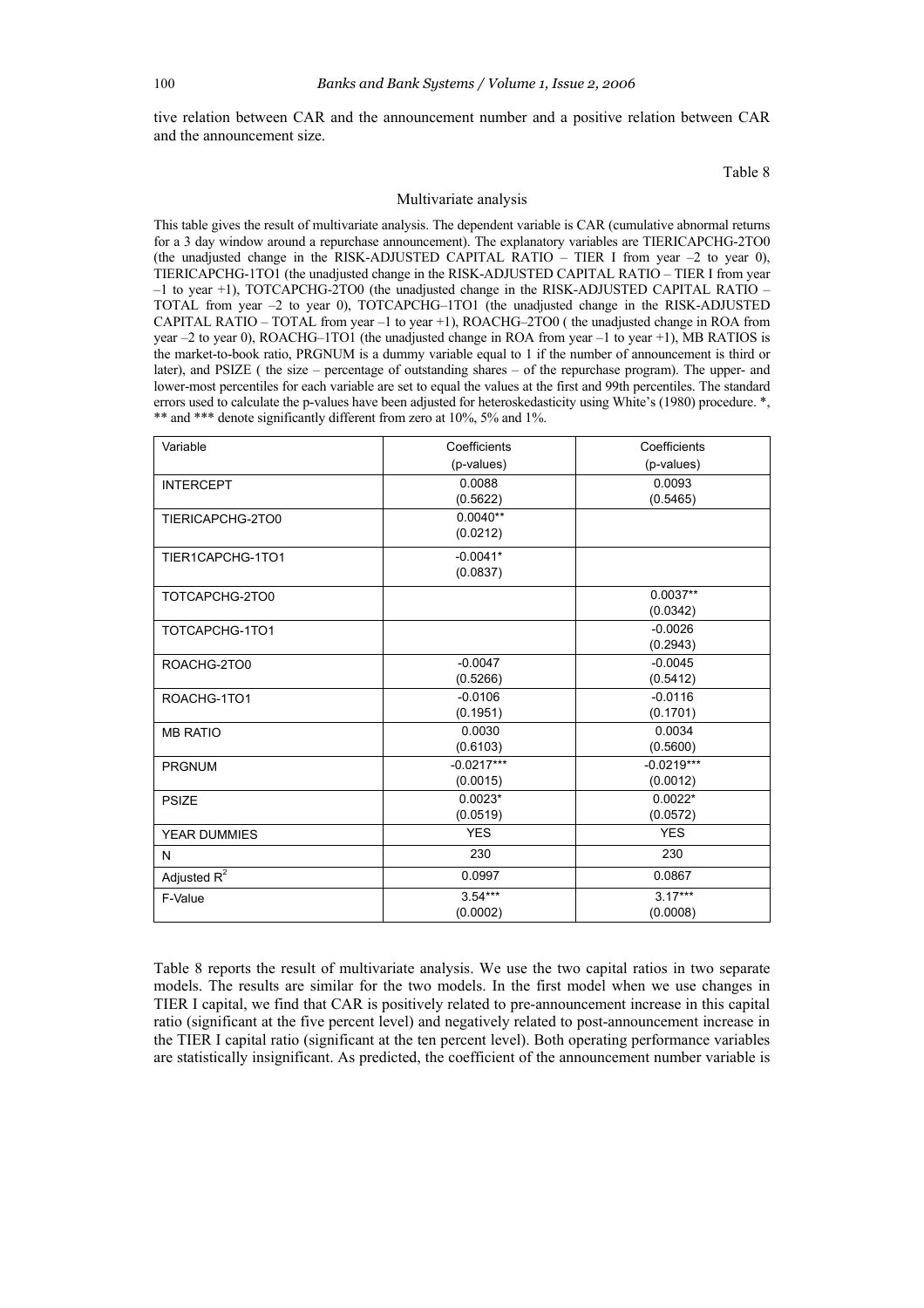negative (significant at the one percent level) and of the announcement size is positive (significant at the ten percent level). None of the year dummies are significant at the ten percent level.

When we use the risk-adjusted capital ratio TOTAL in the model we find similar results. The preannouncement change in this capital ratio is positively related to CAR (significant at the five percent level) and the post-announcement change is negatively related to CAR (not significant at ten percent level). Again, the coefficient of the announcement number variable is negative (significant at the one percent level) and of the announcement size is positive (significant at the ten percent level). Again, none of the year dummies is significant at the ten percent level.

We interpret these results as a validation of our earlier finding that banks in our sample used share repurchase to manage their capital, and that the market reacted favorably because of an increase in the value of deposit insurance. However, the results of multivariate analysis weaken the earlier finding that banks experience an improvement in the operating performance in post-announcement years.

# **V. Conclusion**

Our study looks at share repurchase announcements by bank holding companies. We provide a new and a unique motivation for repurchase programs in the case of banks. The decade of the 1980s was one of the worst for banks, but the 1990s were one of the best decades for banks. This led to higher capitalization of banks by the mid 1990s. Our results indicate that banks use share repurchases to manage (reduce) excess capital and that the market reacts favorably because of an increase in the value of the deposit insurance. Our results suggest that increasing the capital ratio of a bank beyond its optimal level is value reducing. Our study also adds to the already diverse motivations for the use of share repurchases. We support the argument that share repurchase is a flexible tool that can be used to achieve diverse objectives over different time periods, as suggested by Dittmar (2000).

### **References**

- 1. Barber, Brad M., and Lyon, John D., Detecting abnormal operating performance: The empirical power and specification of tests-statistics  $//$  Journal of Financial Economics, 1996. – N 41.  $-359-399.$
- 2. Berger, Allen N., and Mester, Loretta J., What Explains the Dramatic Changes in Cost and Profit Performance of the U.S. Banking Industry? // Journal of Financial Intermediation, 2004.
- 3. Bessler, W., and Nohel, T., The stock-market reaction to dividend cuts and omissions by commercial banks // Journal of Banking and Finance, 1996. – N. – 1485-1508.
- 4. Bhattacharya, S., Imperfect information, dividend policy, and "the bird in the hand" fallacy // Bell Journal of Economics, 1979. – N 10. – 259-270.
- 5. Chamberlain, S., Howe, John S., Popper, H., The Exchange Rate Exposure of U.S. and Japanese Banking Institutions // Journal of Banking & Finance, 1997. – N 21. – 871-892.
- 6. Comment, R., and Jarrell, Gregg A., The relative signaling power of Dutch auction and fixedprice self-tender offers and open market share repurchases // Journal of Finance, 1991. – N 46. –1243-1271.
- 7. Constantinides, George M., and Grundy, Bruce D., Optimal investment with stock repurchase and financing as signals // Review of Financial Studies , 1989. – N 2. – 445-465.
- 8. Dann, Larry Y., Common Stock Repurchases: An Analysis of Returns to Bondholders and Stockholders // Journal of Financial Economics, 1981. – N 9. – 113-138.
- 9. Dittmar, Amy K., Why Do Firms Repurchase Stock? // The Journal of Business, 2000. N 73  $(3)$ . – 331-355.
- 10. Easterbrook, Frank H., Two agency-cost explanations of dividends // American Economic Review, 1984. – N 74. – 650-659.
- 11. Fenn, George W., and Liang, N., Corporate payout policy and managerial stock Incentives // Journal of Financial Economics, 2001. – N 60. – 45-72.